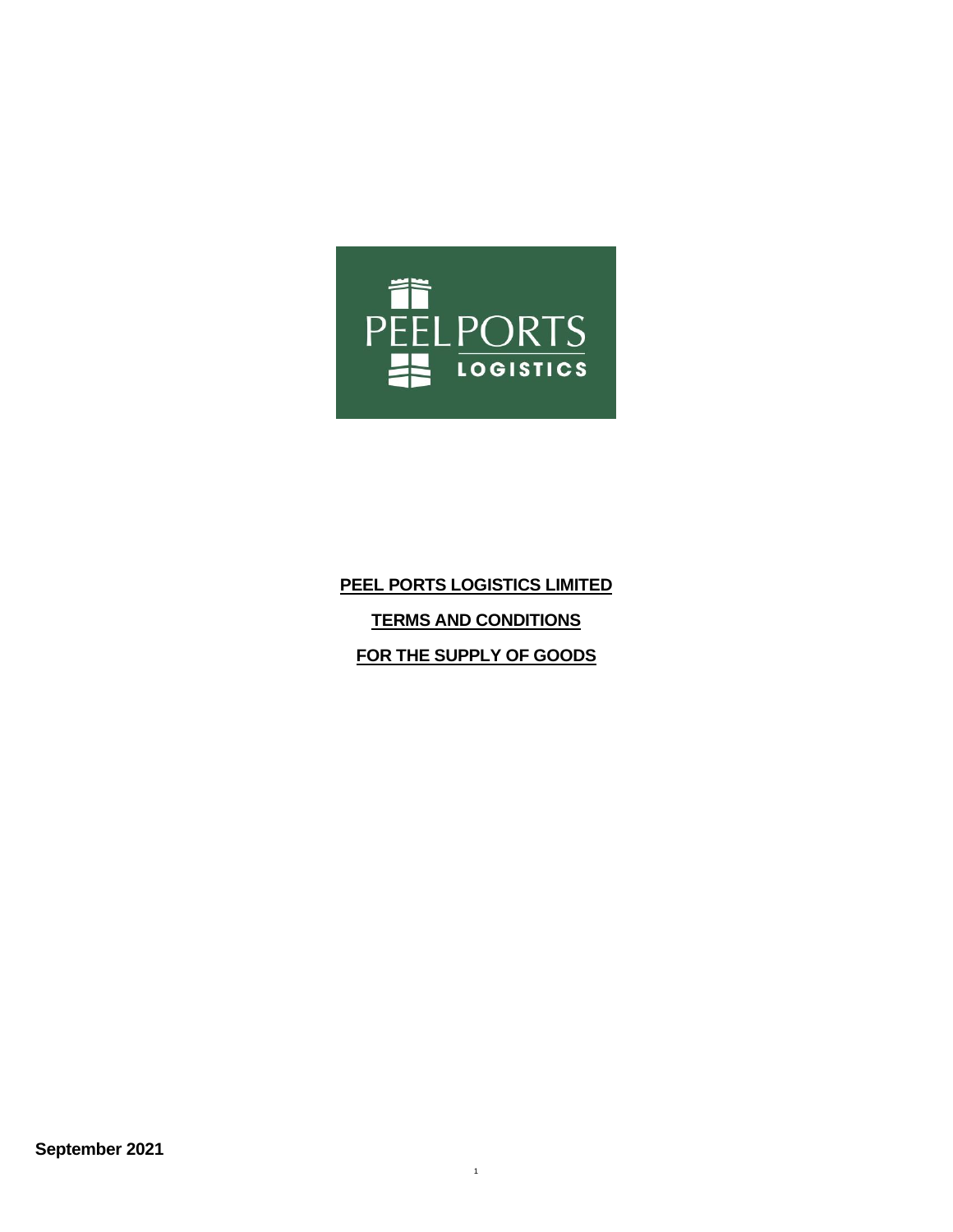**The customer's attention is drawn in particular to the provisions of** [clause 8](#page-3-0)**.**

#### **1. Interpretation**

**1.1 Definitions:** 

**Business Day**: a day other than a Saturday, Sunday or public holiday in England, when banks in London are open for business.

**Conditions**: the terms and conditions set out in this document as amended from time to time in accordance with [clause 11.4.](#page-5-0)

**Contract**: the contract between the Supplier and the Customer for the sale and purchase of the Goods in accordance with these Conditions.

**Customer**: the person or firm who purchases the Goods from the Supplier.

**Delivery Location**: has the meaning given in [clause 4.2.](#page-1-0)

**Force Majeure Event**: an event, circumstance or cause beyond a party's reasonable control.

**Goods**: the goods (or any part of them) set out in the Order.

**Order**: the Customer's order for the Goods, as set out in the Customer's written acceptance of the Supplier's Quotation.

**Quotation:** a formal statement issued to the Customer by an authorised representative of the Supplier setting out the terms, conditions and charges for the sale of Goods.

**Specification**: any specification for the Goods, including any related plans and drawings, that is agreed in writing by the Customer and the Supplier. **Supplier**: Peel Ports Logistics Limited (registered in England and Wales with company number 04006089).

#### **1.2 Interpretation:**

- (a) A **person** includes a natural person, corporate or unincorporated body (whether or not having separate legal personality).
- (b) A reference to a party includes its personal representatives, successors and permitted assigns.
- (a) A reference to legislation or a legislative provision is a reference to it as amended or reenacted. A reference to legislation or a legislative provision includes all subordinate legislation made under that legislation or legislative provision.
- (b) Any words following the terms **including**, **include**, **in particular**, **for example** or any similar expression shall be construed as illustrative and shall not limit the sense of the words, description, definition, phrase or term preceding those terms.

(c) A reference to **writing** or **written** includes email.

#### **2. Basis of contract**

- 2.1 These Conditions apply to the Contract to the exclusion of any other terms that the Customer seeks to impose or incorporate, or which are implied by law, trade custom, practice or course of dealing.
- 2.2 The Order constitutes an offer by the Customer to purchase the Goods in accordance with these Conditions. The Customer is responsible for

ensuring that the terms of the Order and any applicable Specification are complete and accurate.

- 2.3 The Order shall only be deemed to be accepted when the Supplier issues a written acceptance of the Order, at which point the Contract shall come into existence.
- 2.4 The Customer waives any right it might otherwise have to rely on any term endorsed upon, delivered with or contained in any documents of the Customer that is inconsistent with these Conditions.
- 2.5 Any samples, drawings, descriptive matter or advertising produced by the Supplier and any descriptions or illustrations contained in the Supplier's marketing material are produced for the sole purpose of giving an approximate idea of the Goods referred to in them. They shall not form part of the Contract nor have any contractual force.
- 2.6 A Quotation for the Goods given by the Supplier shall not constitute an offer. A Quotation shall only be valid for a period of 30 Business Days from its date of issue.

#### **3. Goods**

- 3.1 The Goods are described in the Supplier's Quotation.
- 3.2 The Supplier reserves the right to amend the Specification of the Goods if required by any applicable statutory or regulatory requirement, and the Supplier shall notify the Customer in any such event.

#### **4. Delivery**

- 4.1 The Supplier shall ensure that:
	- (a) each delivery of the Goods is accompanied by a delivery note that shows the date of the Order, all relevant Customer and Supplier reference numbers, the type and quantity of the Goods (including the code number of the Goods, where applicable), special storage instructions (if any) and, if the Goods are being delivered by instalments, the outstanding balance of Goods remaining to be delivered; and
	- (b) if the Supplier requires the Customer to return any packaging materials to the Supplier, that fact is clearly stated on the delivery note. The Customer shall make any such packaging materials available for collection at such times as the Supplier shall reasonably request. Returns of packaging materials shall be at the Supplier's expense.
- <span id="page-1-0"></span>4.2 The Supplier shall deliver the Goods to the location set out in the Order or such other location as the parties may agree (**Delivery Location**) at any time after the Supplier notifies the Customer that the Goods are ready.
- 4.3 Delivery is completed on the completion of unloading of the Goods at the Delivery Location.
- 4.4 Any dates quoted for delivery are approximate only, and the time of delivery is not of the essence. The Supplier shall not be liable for any delay in delivery of the Goods that is caused by a Force Majeure Event or the Customer's failure to provide the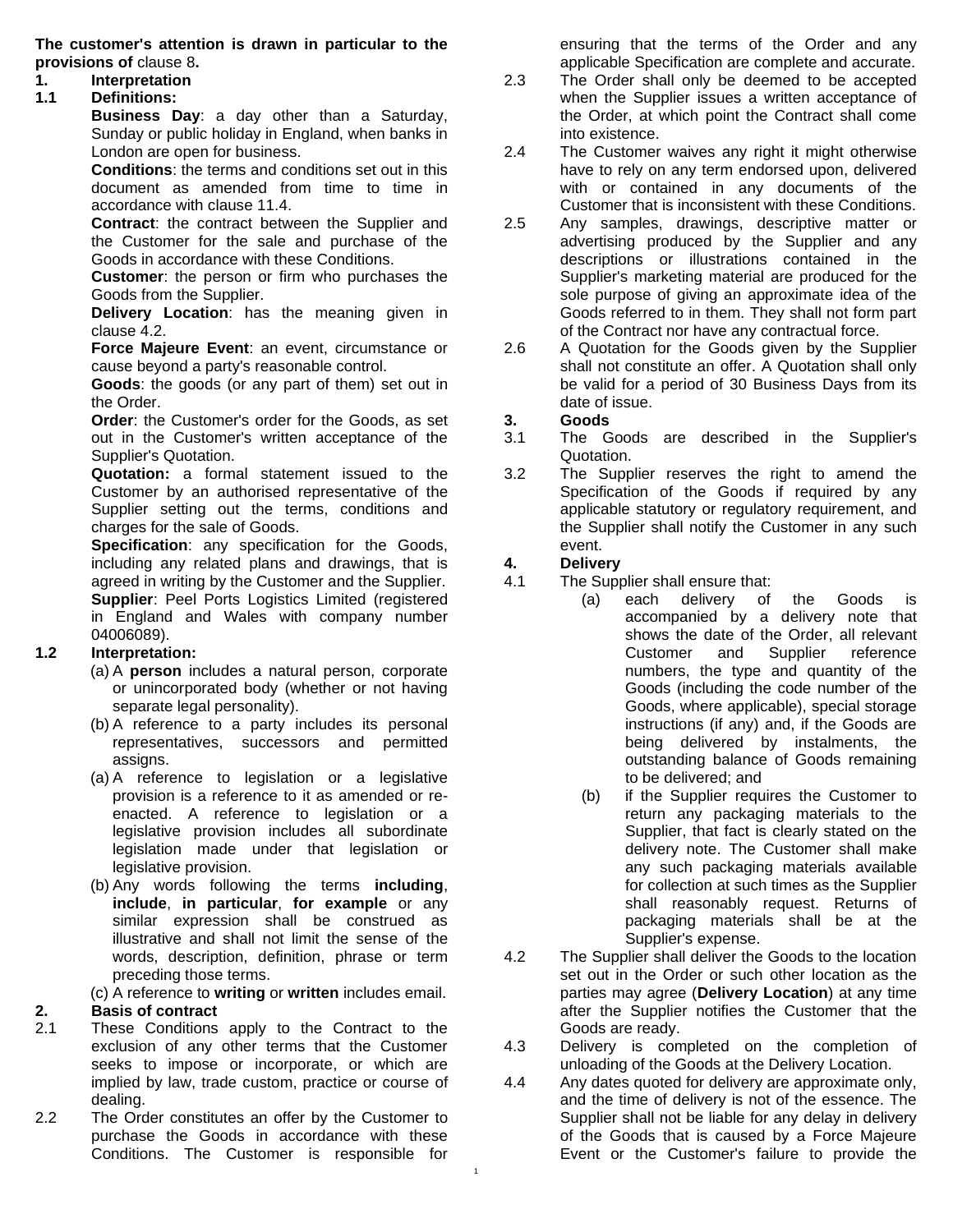Supplier with adequate delivery instructions or any other instructions that are relevant to the supply of the Goods.

- 4.5 If the Supplier fails to deliver the Goods, its liability shall be limited to the lesser of:
	- (a) costs and expenses incurred by the Customer in obtaining replacement goods of similar description and quality in the cheapest market available, less the price of the Goods; and
	- (b) £1000.
- 4.6 The Supplier shall have no liability for any failure to deliver the Goods to the extent that such failure is caused by a Force Majeure Event or the Customer's failure to provide the Supplier with adequate delivery instructions or any other instructions that are relevant to the supply of the Goods.
- 4.7 If the Customer fails to accept delivery of the Goods within three Business Days of the Supplier notifying the Customer that the Goods are ready, then, except where such failure or delay is caused by a Force Majeure Event or the Supplier's failure to comply with its obligations under the Contract in respect of the Goods:
	- (a) delivery of the Goods shall be deemed to have been completed at 9.00 am on the third Business Day after the day on which the Supplier notified the Customer that the Goods were ready; and
	- (b) the Supplier shall store the Goods until delivery takes place, and charge the Customer for all related costs and expenses (including insurance).
- 4.8 If ten Business Days after the day on which the Supplier notified the Customer that the Goods were ready for delivery the Customer has not accepted actual delivery of them, the Supplier may resell or otherwise dispose of part or all of the Goods and, after deducting reasonable storage and selling costs, charge the Customer for any shortfall below the price of the Goods.
- <span id="page-2-0"></span>4.9 If a deficiency or loss of weight howsoever caused of a consignment of Goods totals to not more than 5% of the gross weight of the consignment, the Supplier shall be exempt from any liability whatsoever. For the avoidance of doubt, in the event that there is a loss of weight of a consignment(s) as described in this clause [4.9,](#page-2-0) then the Supplier's liability shall be limited to that amount in excess of 5% of the gross weight of the consignment and such liability shall be subject to the limitations and exclusions otherwise stated in these Terms and Conditions.
- 4.10 The Supplier may deliver the Goods by instalments, which shall be invoiced and paid for separately. Each instalment shall constitute a separate contract. Any delay in delivery or defect in an instalment shall not entitle the Customer to cancel any other instalment.

# <span id="page-2-4"></span>**5. Quality**

- <span id="page-2-2"></span>5.1 The Supplier warrants that on delivery, and for a period of 1 month from the date of delivery (**warranty period**), the Goods shall conform in all material respects with their description in the Quotation.
- <span id="page-2-3"></span>5.2 Subject to [clause 5.3,](#page-2-1) if:
	- (a) the Customer gives notice in writing to the Supplier during the warranty period within a reasonable time of discovery that some or all of the Goods do not comply with the warranty set out in [clause 5.1;](#page-2-2)
	- (b) the Supplier is given a reasonable opportunity of examining such Goods; and
	- (c) the Customer (if asked to do so by the Supplier) returns such Goods to the Supplier's place of business at the Supplier's cost,

the Supplier shall, at its option, repair or replace the defective Goods, or refund the price of the defective Goods in full.

- <span id="page-2-1"></span>5.3 The Supplier shall not be liable for the Goods' failure to comply with the warranty set out in [clause](#page-2-2)  [5.1](#page-2-2) if:
	- (a) the Customer makes any further use of such Goods after giving notice in accordance with [clause 5.2;](#page-2-3)
	- (b) the defect arises because the Customer failed to follow the Supplier's oral or written instructions as to the storage, commissioning, installation, use and maintenance of the Goods or (if there are none) good trade practice regarding the same;
	- (c) the defect arises as a result of the Supplier following any drawing, design or Specification supplied by the Customer;
	- (d) the Customer alters or repairs such Goods without the written consent of the Supplier;
	- (e) the defect arises as a result of fair wear and tear, wilful damage, negligence, or abnormal storage or working conditions; or
	- (f) the Goods differ from their description as a result of changes made to ensure they comply with applicable statutory or regulatory requirements.
- 5.4 Except as provided in this [clause 5,](#page-2-4) the Supplier shall have no liability to the Customer in respect of the Goods' failure to comply with the warranty set out in [clause 5.1.](#page-2-2)
- 5.5 The terms implied by sections 13 to 15 of the Sale of Goods Act 1979 are, to the fullest extent permitted by law, excluded from the Contract.
- 5.6 These Conditions shall apply to any repaired or replacement Goods supplied by the Supplier.

# **6. Title and risk**

- 6.1 The risk in the Goods shall pass to the Customer on completion of delivery.
- 6.2 Title to the Goods shall not pass to the Customer until the Supplier receives payment in full (in cash or cleared funds) for the Goods in respect of which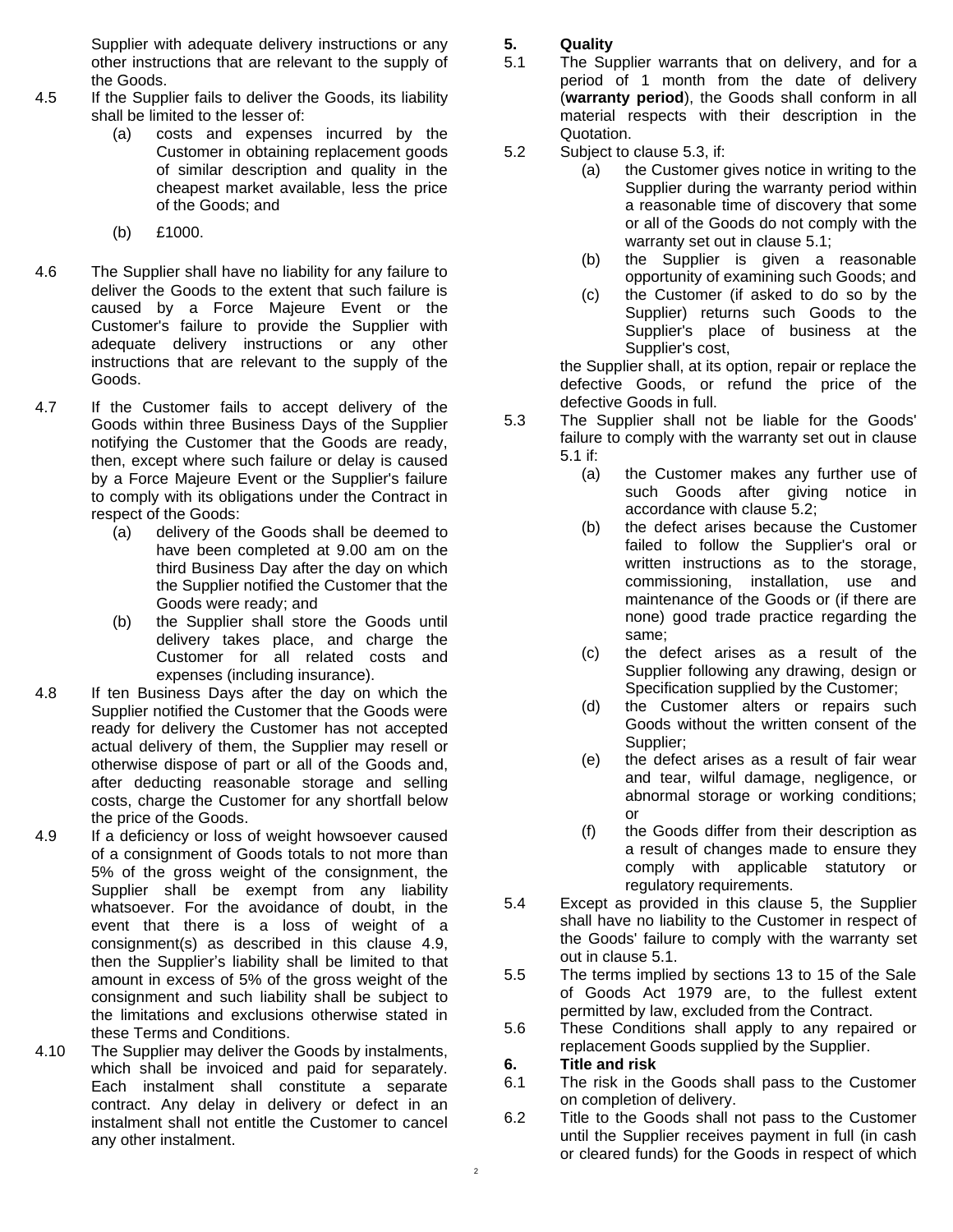payment has become due in which case title to the Goods shall pass at the time of payment.

- 6.3 Until title to the Goods has passed to the Customer, the Customer shall:
	- (a) store the Goods separately from all other goods held by the Customer so that they remain readily identifiable as the Supplier's property;
	- (b) not remove, deface or obscure any identifying mark or packaging on or relating to the Goods;
	- (c) maintain the Goods in satisfactory condition and keep them insured against all risks for their full price from the date of delivery;
	- (d) notify the Supplier immediately if it becomes subject to any of the events listed in [clause 9.1\(b\)](#page-4-0) to [clause 9.1\(d\);](#page-4-1) and
	- (e) give the Supplier such information as the Supplier may reasonably require from time to time relating to:
		- (i) the Goods; and
		- (ii) the ongoing financial position of the Customer.
- 6.4 At any time before title to the Goods passes to the Customer, the Supplier may require the Customer to deliver up all Goods in its possession that have not been resold, or irrevocably incorporated into another product and if the Customer fails to do so promptly, enter any premises of the Customer or of any third party where the Goods are stored in order to recover them.

#### **7. Price and payment**

- 7.1 The price of the Goods shall be the price set out in the Order, or, if no price is quoted, the price set out in the Supplier's published price list in force as at the date of delivery.
- 7.2 The Supplier may, by giving notice to the Customer at any time up to 5 Business Days before delivery, increase the price of the Goods to reflect any increase in the cost of the Goods that is due to:
	- (a) any factor beyond the Supplier's control (including foreign exchange fluctuations, increases in taxes and duties, and increases in labour, materials and other manufacturing costs);
	- (b) any request by the Customer to change the delivery date(s), quantities or types of Goods ordered, or the Specification; or
	- (c) any delay caused by any instructions of the Customer or failure of the Customer to give the Supplier adequate or accurate information or instructions.
- 7.3 The price of the Goods:
	- (a) excludes amounts in respect of value added tax (VAT), which the Customer shall additionally be liable to pay to the Supplier at the prevailing rate, subject to the receipt of a valid VAT invoice; and
- (b) excludes the costs and charges of packaging, insurance and transport of the Goods, which shall be invoiced to the Customer.
- 7.4 The Supplier may invoice the Customer for the Goods on or at any time after the completion of delivery.
- 7.5 The Customer shall pay each invoice submitted by the Supplier:
	- (a) On demand or in accordance with any credit terms agreed by the Supplier and confirmed in writing to the Customer; and
	- (b) in full and in cleared funds to a bank account nominated in writing by the Supplier, and

time for payment shall be of the essence of the Contract.

- <span id="page-3-1"></span>7.6 If the Customer fails to make a payment due to the Supplier under the Contract by the due date, then, without limiting the Supplier's remedies under [clause 9,](#page-4-2) the Customer shall pay interest on the overdue sum from the due date until payment of the overdue sum, whether before or after judgment. Interest under this [clause 7.6](#page-3-1) will accrue each day at 4% a year above the Bank of England's base rate from time to time, but at 4% a year for any period when that base rate is below 0%.
- 7.7 All amounts due under the Contract shall be paid in full without any set-off, counterclaim, deduction or withholding (other than any deduction or withholding of tax as required by law).

#### <span id="page-3-0"></span>**8. Limitation of liability**

- 8.1 The Customer is responsible for making its own arrangements for the insurance of any loss in excess of the Supplier's total limit of liability stated in this clause 8.
- 8.2 The restrictions on liability in this [clause 8](#page-3-0) apply to every liability arising under or in connection with the Contract including liability in contract, tort (including negligence), misrepresentation, restitution otherwise.
- <span id="page-3-2"></span>8.3 Nothing in the Contract limits any liability which cannot legally be limited, including liability for:
	- (a) death or personal injury caused by negligence;
		- (b) fraud or fraudulent misrepresentation;
	- (c) breach of the terms implied by section 12 of the Sale of Goods Act 1979; or
- (d) defective products under the Consumer Protection Act 1987.
- 8.4 Subject to [clause 8.3,](#page-3-2) the Supplier's liability in respect of physical loss or damage to Goods shall not exceed a maximum amount of £1.00 per kilo of gross weight of the Goods lost or damaged but shall not in any event exceed an aggregate amount of £20,000 per individual claim.
- 8.5 Subject to [clause 8.3,](#page-3-2) the following types of loss are wholly excluded:
	- (a) loss of profits;
	- (b) loss of sales or business;
	- (c) loss of agreements or contracts;
	- (d) loss of anticipated savings;
	- (e) loss of use or corruption of software, data or information;
	- (f) loss of or damage to goodwill; and
	- (g) indirect or consequential loss.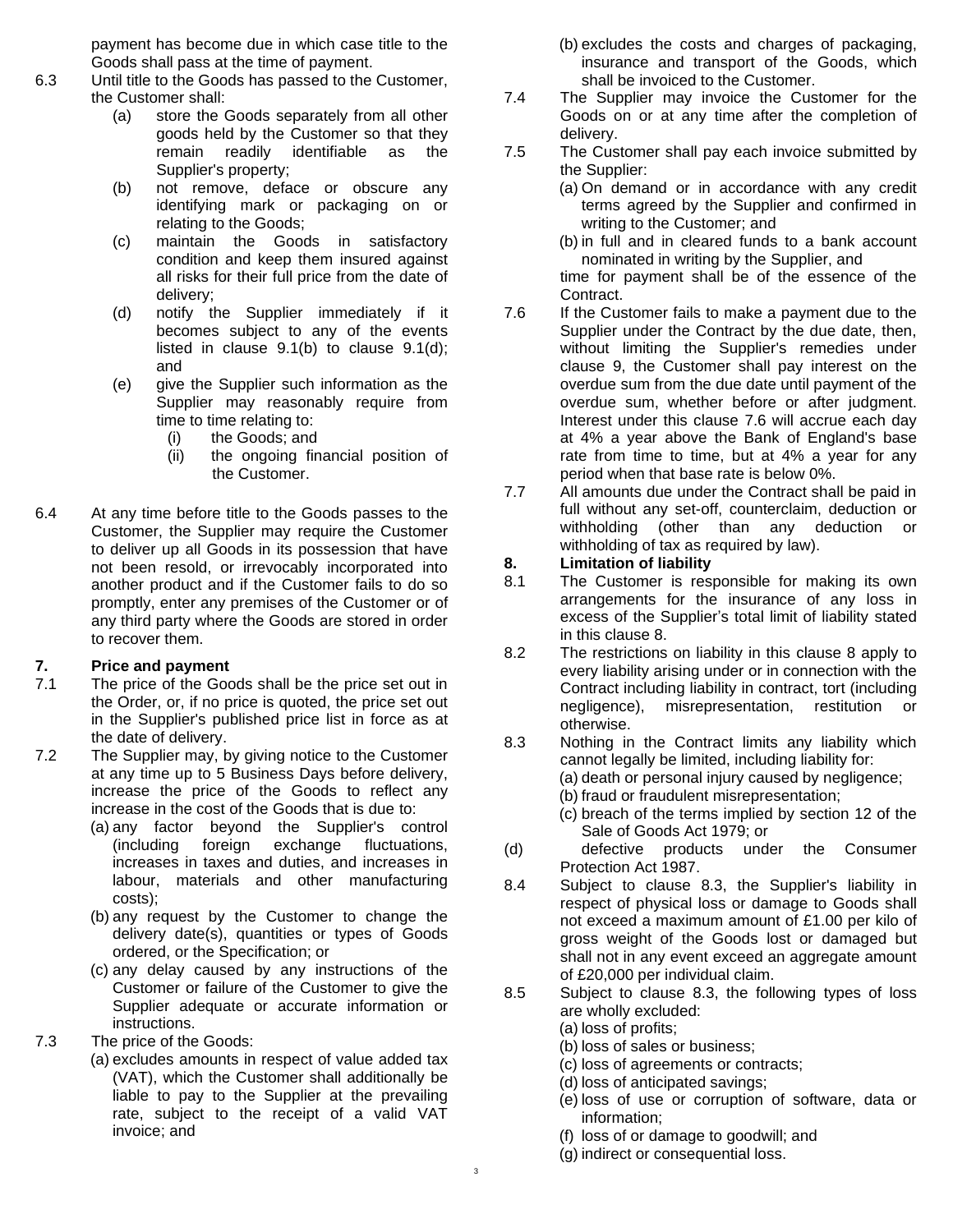8.6 This [clause 8](#page-3-0) shall survive termination of the Contract.

#### <span id="page-4-2"></span>**9. Termination**

- <span id="page-4-0"></span>9.1 Without limiting its other rights or remedies, the Supplier may terminate this Contract with immediate effect by giving written notice to the Customer if:
	- (a) the Customer commits a material breach of any term of the Contract and (if such a breach is remediable) fails to remedy that breach within 10 days of that party being notified in writing to do so;
	- (b) the Customer takes any step or action in connection with its entering administration, provisional liquidation or any composition or arrangement with its creditors (other than in relation to a solvent restructuring), obtaining a moratorium, being wound up (whether voluntarily or by order of the court, unless for the purpose of a solvent restructuring), having a receiver appointed to any of its assets or ceasing to carry on business;
	- (c) the Customer suspends, threatens to suspend, ceases or threatens to cease to carry on all or a substantial part of its business; or
	- (d) the Customer's financial position deteriorates so far as to reasonably justify the opinion that its ability to give effect to the terms of the Contract is in jeopardy.
- <span id="page-4-1"></span>9.2 Without limiting its other rights or remedies, the Supplier may suspend provision of the Goods under the Contract or any other contract between the Customer and the Supplier if the Customer becomes subject to any of the events listed in [clause](#page-4-0) [9.1\(b\)](#page-4-0) to [clause 9.1\(d\),](#page-4-1) or the Supplier reasonably believes that the Customer is about to become subject to any of them, or if the Customer fails to pay any amount due under this Contract on the due date for payment.
- 9.3 Without limiting its other rights or remedies, the Supplier may terminate the Contract with immediate effect by giving written notice to the Customer if the Customer fails to pay any amount due under the Contract on the due date for payment.
- 9.4 On termination of the Contract for any reason the Customer shall immediately pay to the Supplier all of the Supplier's outstanding unpaid invoices and interest and, in respect of Goods supplied but for which no invoice has been submitted, the Supplier shall submit an invoice, which shall be payable by the Customer immediately on receipt.
- 9.5 Termination or expiry of the Contract, however arising, shall not affect any of the parties' rights and remedies that have accrued as at termination or expiry, including the right to claim damages in respect of any breach of the Contract which existed at or before the date of termination or expiry.
- 9.6 Any provision of the Contract that expressly or by implication is intended to come into or continue in force on or after termination or expiry of the Contract shall remain in full force and effect.

## **10. Force majeure**

Neither party shall be in breach of the Contract nor liable for delay in performing, or failure to perform, any of its obligations under the Contract if such delay or failure result from a Force Majeure Event. In such circumstances the affected party shall be entitled to a reasonable extension of the time for performing such obligations. If the period of delay or non-performance continues for 3 months, the party not affected may terminate the Contract by giving 10 days' written notice to the affected party.

#### **11. General**

#### **11.1 Assignment and other dealings.**

- (a) The Supplier may at any time assign, transfer, mortgage, charge, subcontract, delegate, declare a trust over or deal in any other manner with all or any of its rights or obligations under the Contract.
- (b) The Customer may not assign, transfer, mortgage, charge, subcontract, delegate, declare a trust over or deal in any other manner with any or all of its rights or obligations under the Contract without the prior written consent of the Supplier.

## 11.2 **Confidentiality.**

- <span id="page-4-4"></span>(a) Each party undertakes that it shall not at any time during the Contract and for a period of two years after termination or expiry of the Contract, disclose to any person any confidential information concerning the business, affairs, customers, clients or suppliers of the other party, except as permitted by [clause 11.2\(b\).](#page-4-3)
- <span id="page-4-3"></span>(b) Each party may disclose the other party's confidential information:
	- (i) to its employees, officers, representatives, contractors, subcontractors or advisers who need to know such information for the purposes of exercising the party's rights or carrying out its obligations under the Contract. Each party shall ensure that its employees, officers, representatives, contractors, subcontractors or advisers to whom it discloses the other party's confidential information comply with this [clause 11.2;](#page-4-4) and
	- (ii) as may be required by law, a court of competent jurisdiction or any governmental or regulatory authority.
- (c) Neither party shall use the other party's confidential information for any purpose other than to exercise its rights and perform its obligations under or in connection with the Contract.

## **11.3 Entire agreement.**

- (a) The Contract constitutes the entire agreement between the parties and supersedes and extinguishes all previous agreements, promises, assurances, warranties, representations and understandings between them, whether written or oral, relating to its subject matter.
	- (b) Each party agrees that it shall have no remedies in respect of any statement, representation, assurance or warranty (whether made